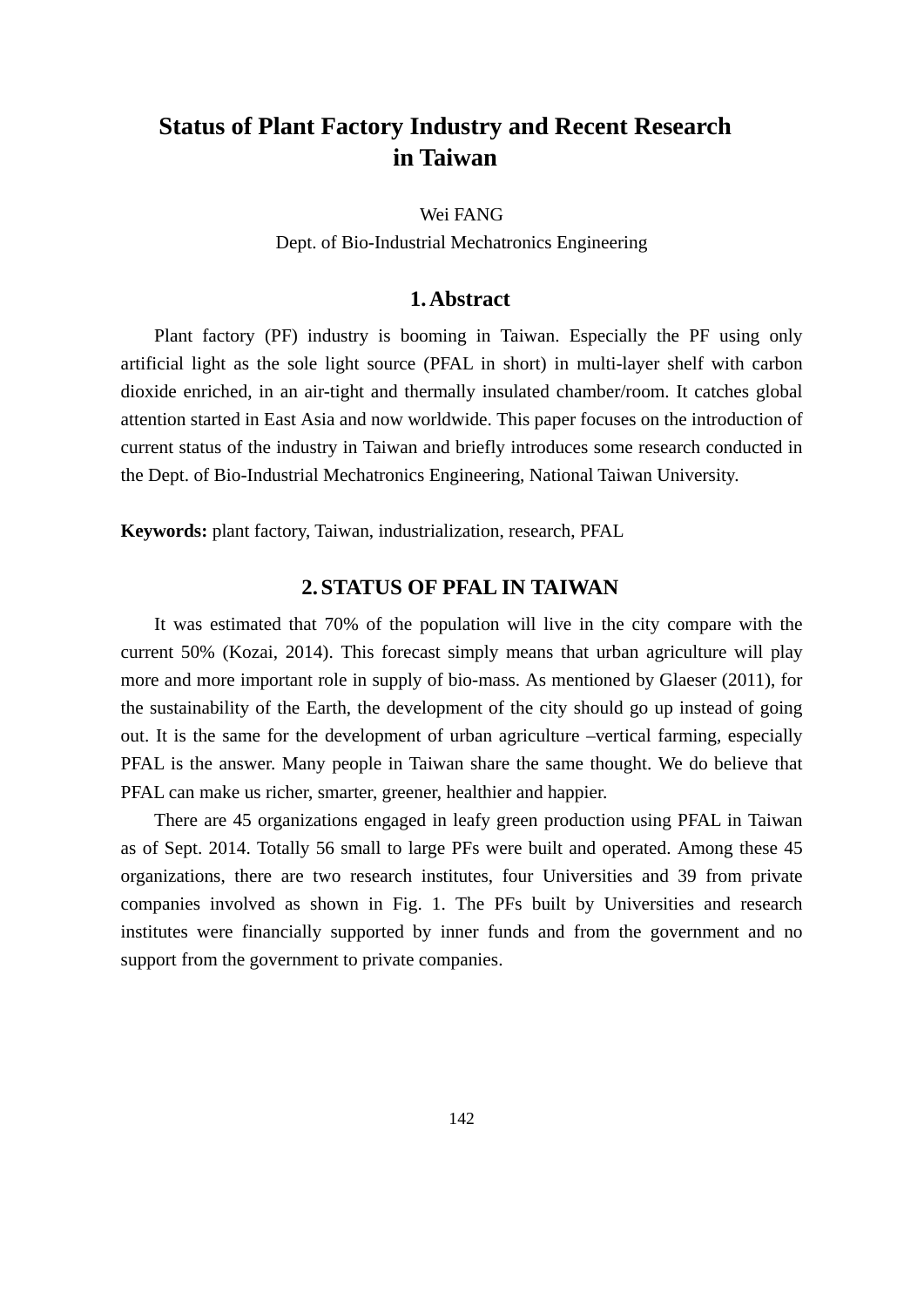

Fig.1 Distribution of PFAL in Taiwan categorized by organization before Sept., 2014

Among those 56 PFs, 73%, 20% and 7% are located in northern, central and southern Taiwan, respectively as shown in Fig. 2. The scale of PFs can be found in Fig. 3, they were categorized into six sizes based on amount of daily harvested assuming cropping density is 25 plants per square meter of cultural bed. In between the smallest  $\left($  < 100 plants/day) and largest (> 10000) are 100 to 500, 500 to 1000, 1000 to 5000 and 5000 to 10000. Half of those PFs are small with daily production less than 100 plants and only one PF with daily production more than 10000 plants., they areprobably the world largest PF with the daily harvest of 60000 plants (2.5 tons of leafy greens). Over 90% of PFAL are located in one room within a floor of an office building, some empty floor or basement inside a building in some industrial parks of Taipei area.

Among those 56 PFs, 73%, 20% and 7% are located in northern, central and southern Taiwan, respectively as shown in Fig. 2. The scale of PFs can be found in Fig. 3, they were categorized into six sizes based on amount of daily harvested assuming cropping density is 25 plants per square meter of cultural bed. In between the smallest  $\left($  < 100 plants/day) and largest (> 10000) are 100 to 500, 500 to 1000, 1000 to 5000 and 5000 to 10000. Half of those PFs are small with daily production less than 100 plants and only one PF with daily production more than 10000 plants., they areprobably the world largest PF with the daily harvest of 60000 plants (2.5 tons of leafy greens). Over 90% of PFAL are located in one room within a floor of an office building, some empty floor or basement inside a building in some industrial parks of Taipei area.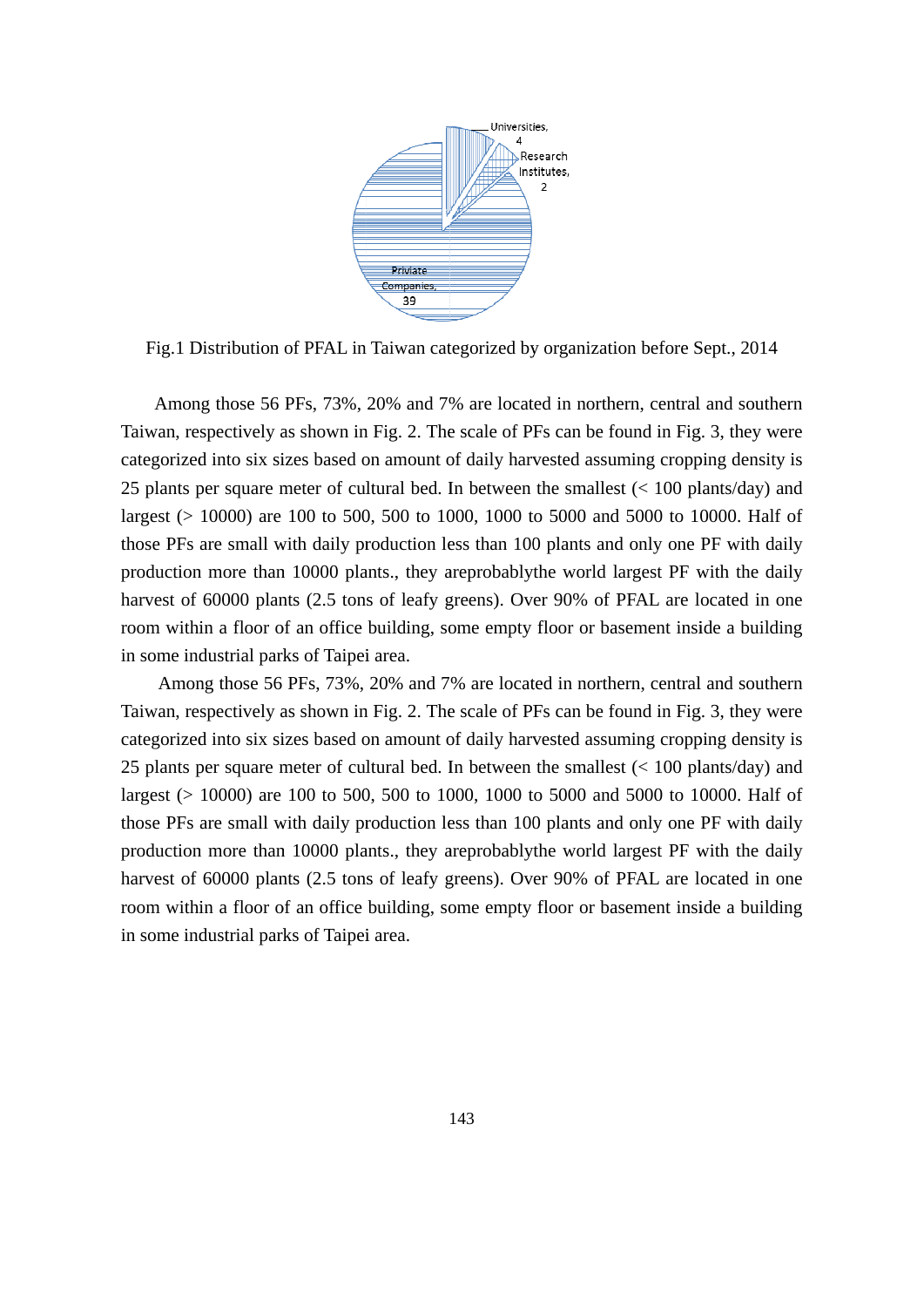

Fig.2 Geographical distribution of PFAL in Taiwan before Sept., 2014



Fig.3 Number of PFAL in Taiwan categorized by daily production before Sept., 2014

Some companies started to export and built turn-key PFs abroad, mainly in China as shown in Fig. 4. Up to now, totally 11 projects took place and several has completed except two (in dashed line), one in Beijing and one in Xiamen. These two were suspended due to some financial reasons. Three out of 11 built the PFs in their own branch located in China.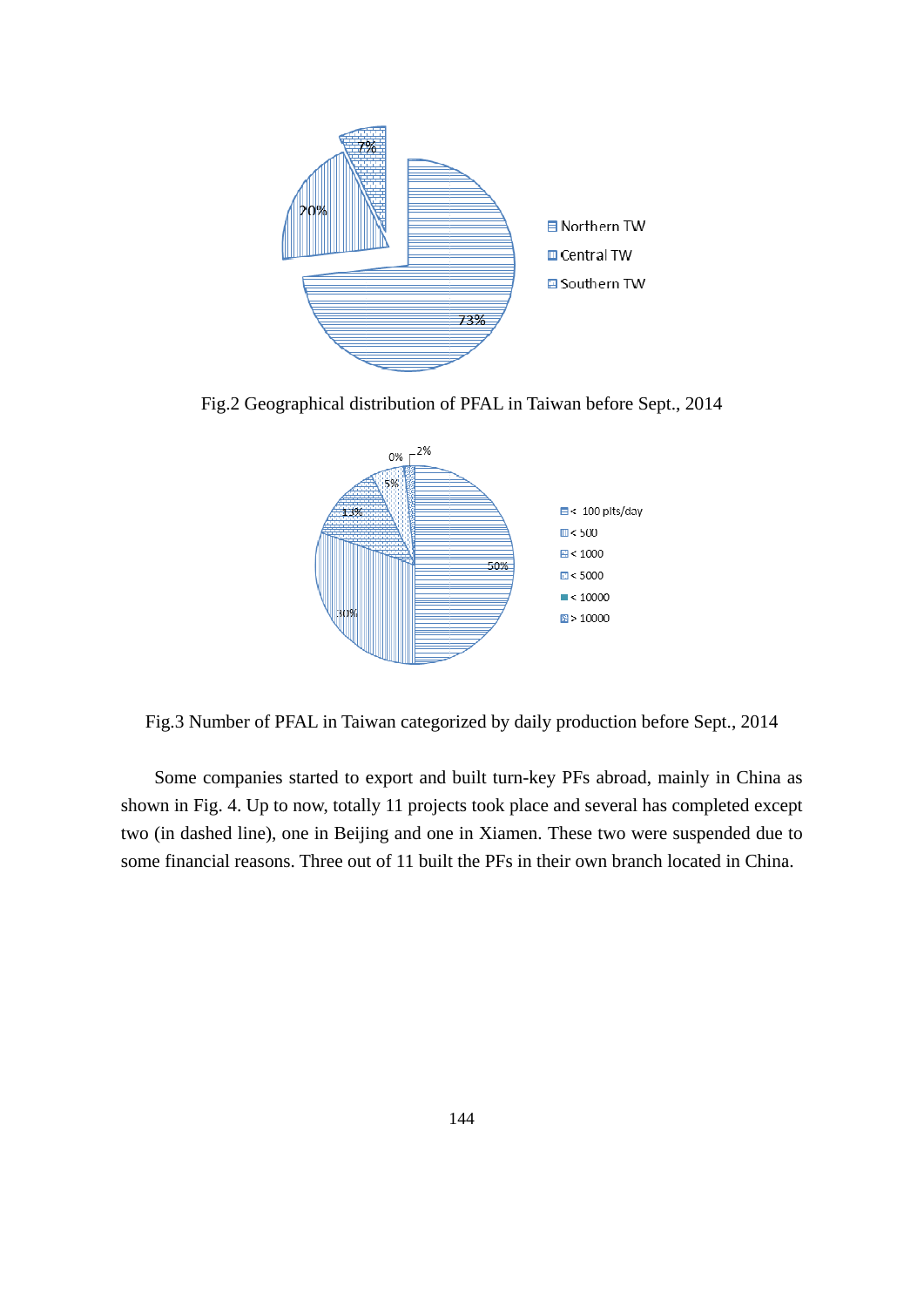

Fig.4 Export of turn-key PFALs from Taiwan to China

## **3. PFAL EXPO IN TAIWAN**

To promote, exhibition and conference were held. PIDA (Photonics Industry & Technology Development Association) of Taiwan held photonics festival in Taipei, Taiwan for a consecutive of 23 years. PIDA is a NPO established by Taiwan Government to facilitate optoelectronic industry in Taiwan. Apart from an exhibition organizer, they also provide services such as industry research, consultation, promotion and communication in the industry and market. 2014 is the  $3<sup>rd</sup>$  year they combine PF topic within the festival. Another two NPOs, Taiwan plant factory industrial development association (TPFIDA, founded in 2011) and Chung-hwa plant factory association (CPFA founded in 2012), were major co-organizers. The number of booths related to PFAL increased from 36 to 108 from 2012 to 2014.

Among the PF booths of 2014 expo, most of the companies demonstrate hardware used in PFAL. Several of them showed various spectrums and controls of LED tubes and panels. Some showed locally developed or imported nutrient control system. One booth was the Mirai-company from Japan showed the PF turn-key capability. Also several local companies expressed their capability in setting up PFAL abroad. At least five companies demonstrated the home appliance style plant growth desktop device and three showed growth bench to be used in the shop/restaurant/super market with or without controlled environmental capability. One company shows the LED illuminated green wall with the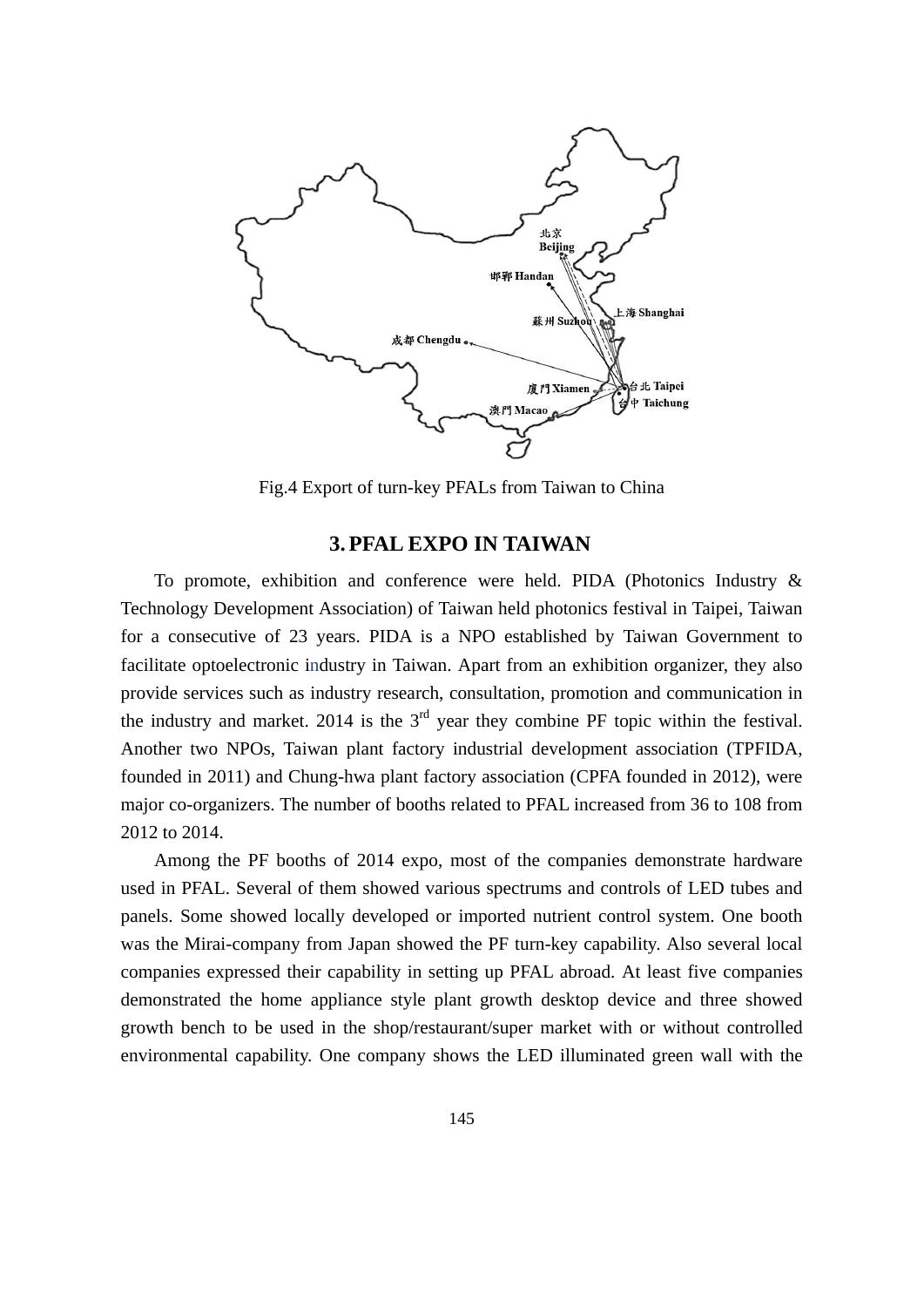air-cleaning capability. One company shows the aquaponics system. One company showed a variety of by-product with the PF grown vegetable ingredients.

# **4. PF Research**

#### **4.1 Costcomparison of PFAL**

Crops grown in PFAL can be separated into 4 types: RTC, RTE (Ready To Cook, Eat)and CAW, EAW (Cook, Eat After Wash). The retail price of RTE lettuce and CAW Pak-Choi varied a lot, ranged from NT\$500 to 2000 and NT\$200 to 300 per kg, respectively. As shown in Table 1 are average retail price and cost of lettuce producedatJapan / Taiwan's PFALwithsame daily production of 1000 plants.

There are some fundamental reasons for this dramatic difference on production cost. Mainly, high construction cost and equipment, especially the LED cost, lead to high depreciation and high laborcost and electricity cost lead to high operating cost.

Table 1 Comparisons of retail price and cost of lettuce produced in Japan's & Taiwan's PFAL

| Lettuce       | Japan             | Taiwan                                           |
|---------------|-------------------|--------------------------------------------------|
| Retail price* | $4150 \sim 200$   | ¥81 $\sim$ 420 <sup>°</sup>                      |
| $Cost*$       | ¥80<br>$\sim 100$ | $\sim$ 56 <sup><math>\degree</math></sup><br>¥47 |

\* in Japanese yen per 70 g fresh mass produced

^ exchange rate at 1 NT\$ to 3 Japanese yen

#### **4.2 Spectrums of LEDs used in PFAL**

As shown in Fig. 5 is the spectrums of artificial light used in PFAL of Taiwan. Assuming the cultural bed is at the same size  $(1.8 \text{ m} \times 1.2 \text{ m})$ , the comparison on light efficiency of various lights was listed in Table 2. The row with shadowed background showed that the LED-panels are less efficient in general when compare with LED-tubes with reflective film between tubes. Also, the longer the tube, the higher the overall efficiency in terms of quantitative measures using micro-mole per Joule as the unit.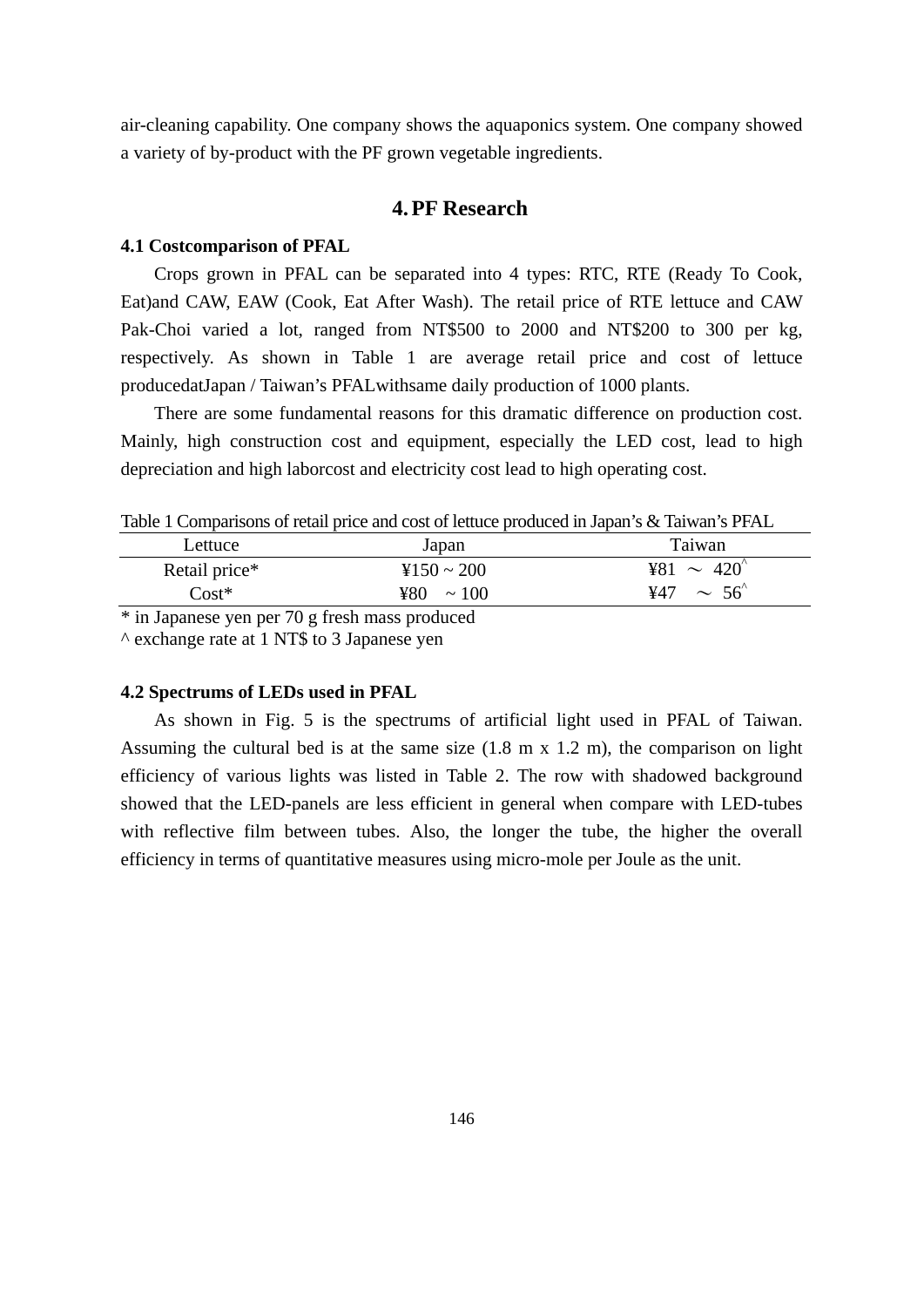

Fig.5. Spectrums of various artificial light used in PFAL (Fang, 2014).

| Comp_Spec<br>of Light<br>sources | Reflectors<br>on top | No. of tubes<br>or panels | PPF*<br>$\mu$ mol m <sup>-2</sup> s <sup>-1</sup> | PPF <sub>x</sub><br>Area<br>$(\mu$ mol<br>$s^{-1}$ ) | Power<br>consumption,<br>W | Efficiency,<br>$\mu$ mol J <sup>-1</sup> |
|----------------------------------|----------------------|---------------------------|---------------------------------------------------|------------------------------------------------------|----------------------------|------------------------------------------|
| $S_CW1.8$                        | Y                    | 6 Tubes                   | $334.9 \pm 86.6$                                  | 723.4                                                | 172.97                     | 4.2                                      |
| $T_{V}$                          | Y                    | 9 Tubes                   | $281.6 \pm 59.4$                                  | 608.4                                                | 195                        | 3.1                                      |
| H_CW                             | Y                    | 9 Tubes                   | $273.9 \pm 79.8$                                  | 73.9                                                 | 212                        | 3.1                                      |
| $T_A$                            | Y                    | 9 Tubes                   | $225.8 \pm 49.1$                                  | 487.8                                                | 189                        | 2.6                                      |
| E_CW                             | Y                    | 9 Tubes                   | $263.8 \pm 64.2$                                  | 569.8                                                | 228                        | 2.5                                      |
| $T_A$                            | no need              | 12 panels                 | $411.5 \pm 103.2$                                 | 888.9                                                | 432                        | 2.1                                      |
| $T_N$                            | Y                    | 9 Tubes                   | $186.7 \pm 39.3$                                  | 403.2                                                | 196                        | 2.1                                      |
| E_WW                             | Y                    | 9 Tubes                   | $210.8 \pm 51.0$                                  | 455.3                                                | 229                        | 2.0                                      |
| $T_N$                            | no need              | 12 panels                 | $378.4 \pm 95.4$                                  | 809.6                                                | 428                        | 1.9                                      |
| $T_M$                            | Y                    | 9 Tubes                   | $168.0 \pm 39.1$                                  | 326.9                                                | 193                        | 1.9                                      |
| $T_M$                            | no need              | 12 panels                 | $387.3 \pm 99.4$                                  | 836.5                                                | 442                        | 1.9                                      |
| $T_{-}Y$                         | Y                    | 9 Tubes                   | $168.3 \pm 34.7$                                  | 363.5                                                | 188                        | 1.9                                      |
| $S_R$                            | no need              | 12 panels                 | $291.0 \pm 71.3$                                  | 628.6                                                | 334                        | 1.9                                      |
| T5FL_CW                          | Y                    | 9 Tubes                   | $250.0 \pm 57.5$                                  | 540                                                  | 283                        | 1.9                                      |

Table 2 Comparison of efficiency of various lightsources used in PFAL (Fang, 2014)

\*Measured at 10 cm distance under light except the T5FL treatment (at 20 cm distance)

\*\*Area of culture Bed on bench layer =  $1.8 \text{ m} \times 1.2 \text{ m} = 2.16 \text{ m}^2$ 

## **4.3 WSN in PF**

Wireless sensor network is used to evaluate the uniformity of air temperature,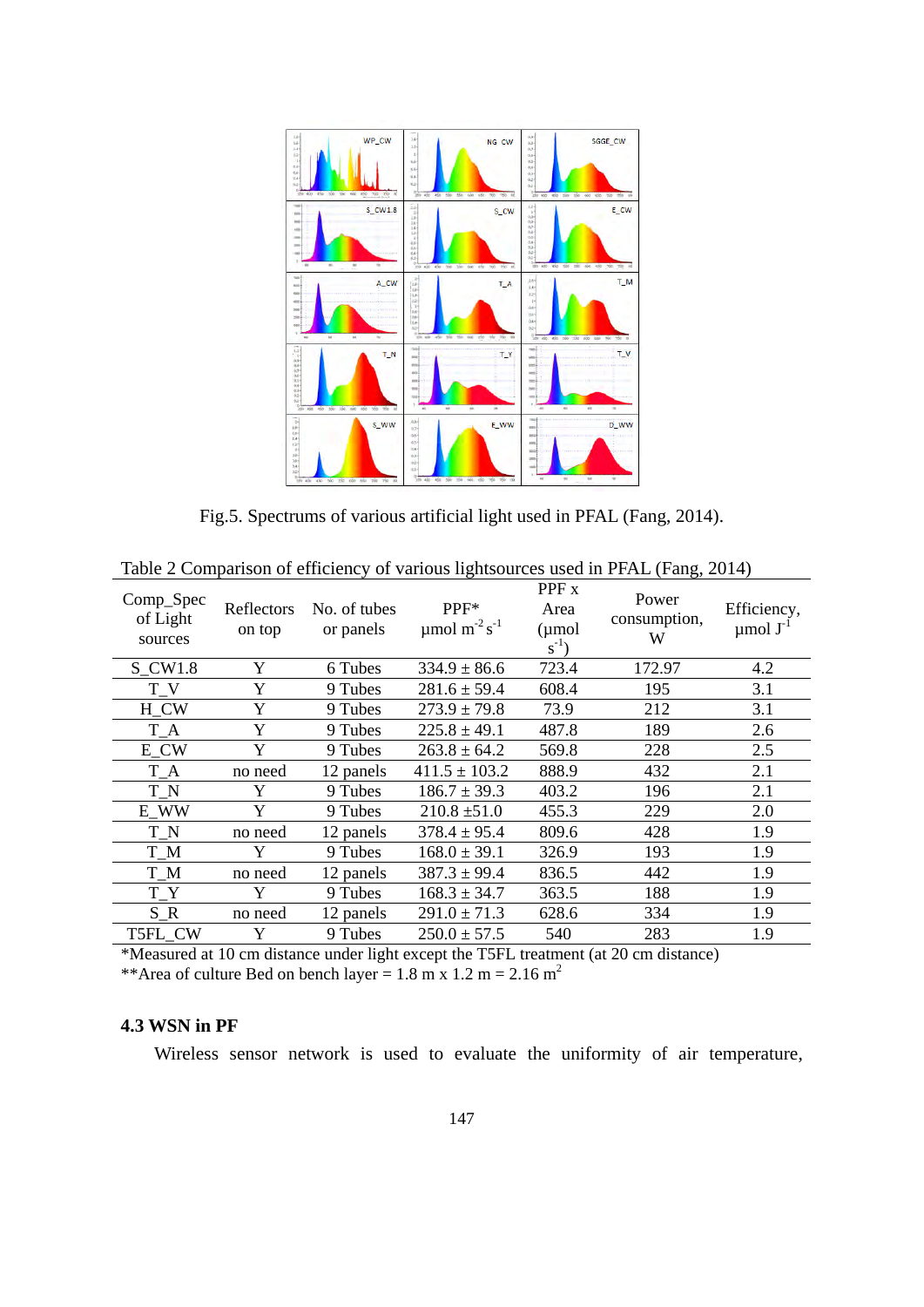humidity, and light intensity horizontally in a layer and vertically within layers of a PFAL (Cheng et al., 2011; Juoet al., 2012). Each wireless sensor module is equipped with temperature, relative humidity and light sensors, hanging on top of crops in each layer of cultural benches for the verification of the uniformity of distributions of light and air. As shown in Fig. 6, the temperature distribution is clearly related to the distribution of the fresh weight harvested. Means to increase the uniformity of temperature took place to reduce the variation on final fresh weight. A smart fan system was developed for such purpose (Lee *et al.*, 2013).



Fig.6. Wireless sensing nodes in PFAL

### **4.4 Ion-se elective sen sors for nu utrient dete ection**

Traditional ion-selective sensors were quite expensive and were short in usable lifespan. New ion-selective sensors for the detection of macro-elements in nutrient solution were developed. As shown in Fig. 7 are the sensing responses of screen-printed ion-selective electrodes (ISEs) for  $Ca^{2+}$ , K<sup>+</sup>, Mg<sup>2+</sup>, NH<sup>4+</sup>, and NO<sup>3-</sup>.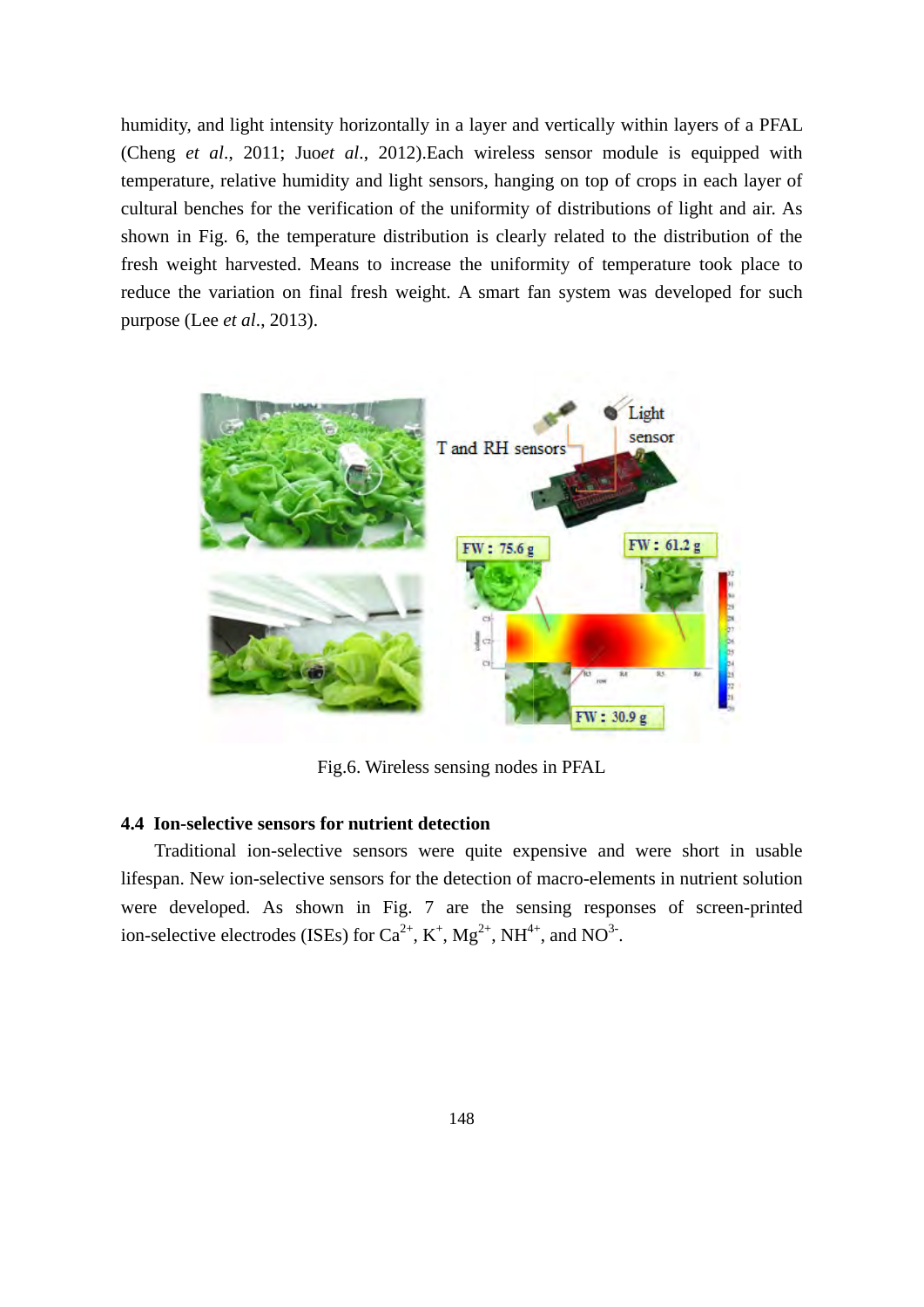

Fig. 7 Sensing responses of screen-printed ion-selective electrodes (ISEs) for  $Ca^{2+}$ ,  $K^+$ ,  $Mg^{2+}$ , NH<sub>4</sub><sup>+</sup>, and NO<sub>3</sub><sup>-</sup>.

## **4.5 Non-destructive plant growth measurement system**

A measurement system with cameras attached to a sliding rail on each layer of cultural bench accompanyingwith weighing devices for each plant was developed for continuous and automatic plant growth measurement. The system is capable of taking images at preset time interval and stitches all imagesacross the cultural bed to form a panoramic image of the cultural bed using a computer with image processing capability.In the recordingprocess, the cameras moveacrossthewhole cultural bed in order to acquire images. Temperature and humidity sensors are also integrated with the imaging system to acquire spatial-temporal environmental information during the plant growth period. The image processing algorithms, that calculated geometric featuressuch as the projected leaf area, plant height, volume and diameters were developed andincorporated into the automated measurement system (Yeh *et al.*, 2014). The accompanying automatic weighing system using load cells was also developed to record the fresh weight of individual plants throughout entire growth period. The weighing system can also be applied to measure plant growth as an independent system. Fig. 8 shows the schematic diagram of the plant growth measurement system. For the weighing system, the load cell signals are calibrated, acquired and displayed in real time. The data are analysed in correspondence with the plant geometric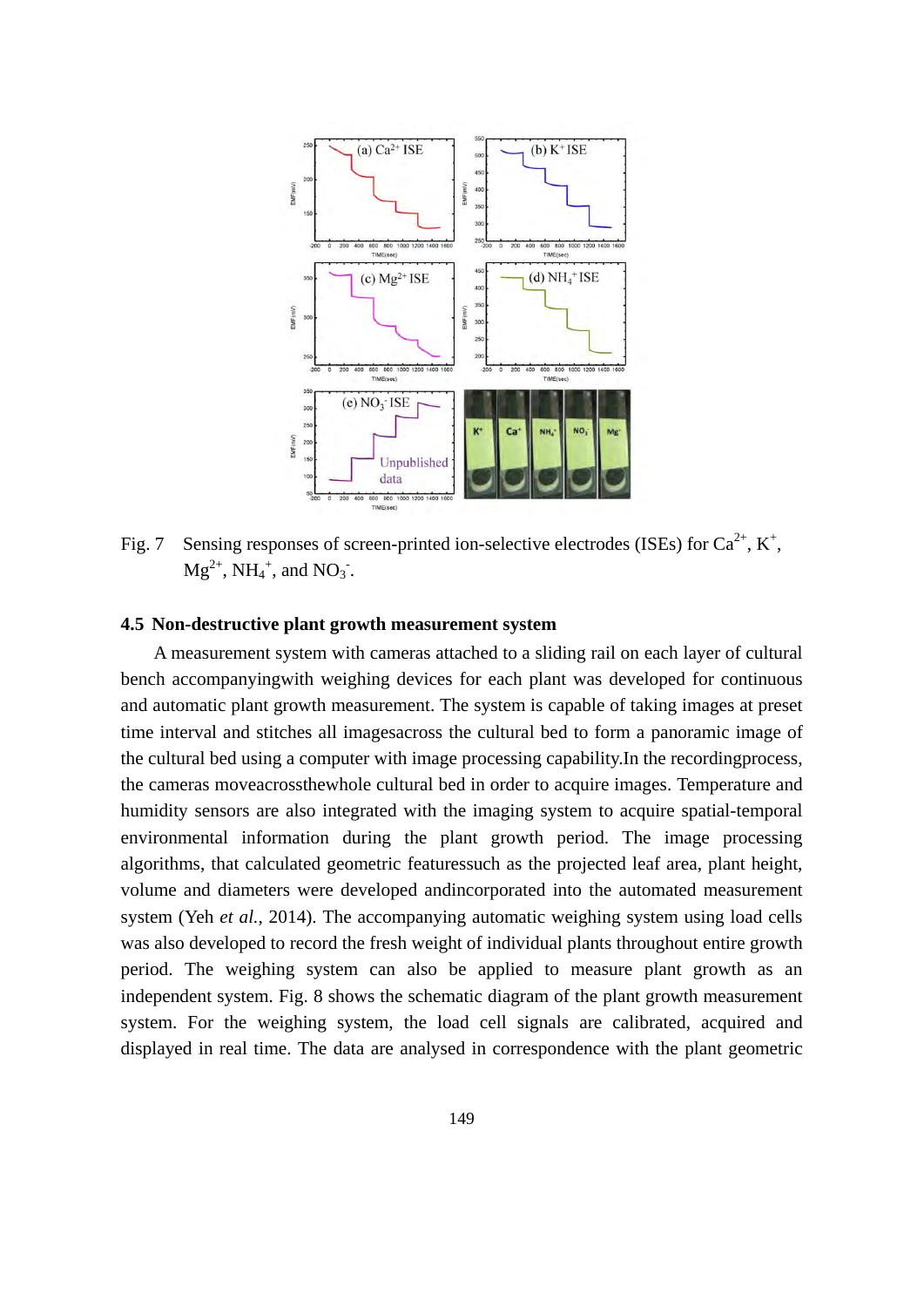features obtained from the imaging system allowing derivation of plant growth model under various controlled environmental conditions. This plant growth measurementsystem provides a non-destructive and real-time processingapproach over the traditional measuring methods. Furthermore,the automation feature of the system enables the systemto gather a large number of plant measurements easily. Hence, the system is an efficient and practicable tool to enhance the growingenvironment parameters tuning and optimization in a plantfactory environment.



Fig. 8.The non-destructive plant growth measurement system. (A) Schematic diagram of the system, (B) the imaging system integrated with temperature and humidity sensors, (C) the plant weight measurement devices.

## **4.6 Business models of PFALin TAIWAN**

PFALcan be an eye-catching point for it is new to general public and features/merits of PF attract environmental concerned and health concerned consumers. However, without proper business model, it is still highly possible a cash-trap if not considered thoughtfully. There are various types of business models being tested in the market of Taiwan.

The product can be the plant itself such as in the forms of a whole plant, loose leaf or babyleaf. The way to present the product is very important, such as the way of packaging, a sealed soft plastic bag, a soft plastic bag with tiny holes or a sealed hard plastic box. Different packaging method related to different story you expressed to the customers. It is a product no need to wash before eat or just similar to products grown in greenhouse? It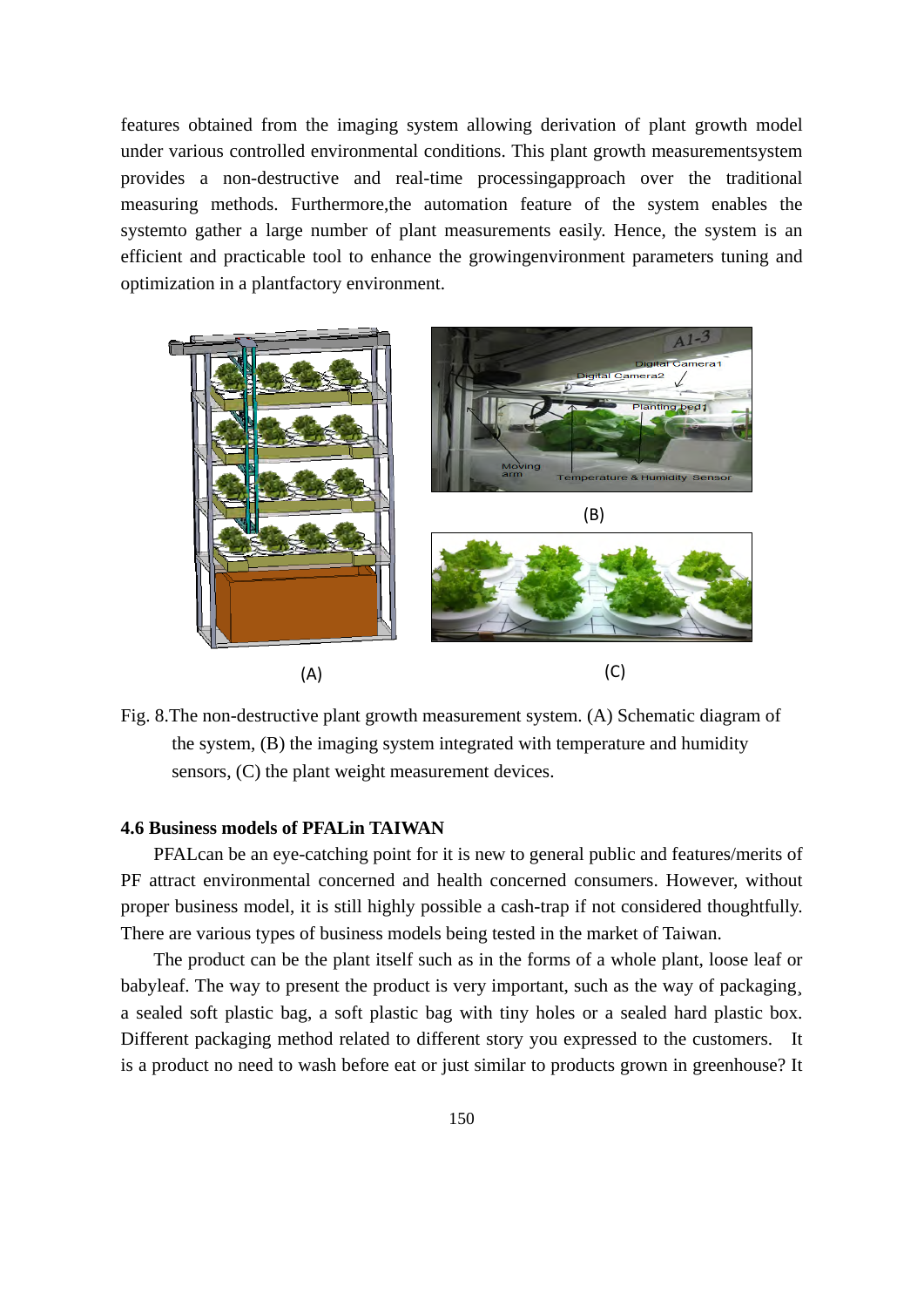is a locally made not imported is also important issue to emphasize. Some also provide with salad dressing, the tastefulness of the dressing is also of great importance. One common thing is that the packaging bags and boxesare normally well designed to make it much more pleasant in the appearance compare with traditional agricultural products.

The sale channels can be membership based, through the web site, within the company or to the local community. It is important that one should limit their amount of sale through  $3<sup>rd</sup>$  party. It is quite clear that sell the products through supermarket chain store (owned by others) can only be a temperate conduct, the shelf-charge is normally too high. That is to say, for PF product, B2C is much favorable than B2B.

If the company can't sell all their products, other product-linewasconsidered. One company in Taiwan developed more than 10 kinds of processed products such as ice-cream, egg roll, bread, noodles, face mask, skincare soap, etc. It can also be served as nutritional additive in various forms such as juice, powder and tablets. Different kinds of vege-additives have different prices in same product. For example, noodles with butter-lettuce and with ice-plant cost differently.

A construction company combined the PFAL concept in their community construction plan. Each family will have a home appliance style device to grow vegetables at home and the community will have aservice division providingseeds, seedlings, and stock nutrient solutions, etc. to community residents. A green life style was proposed.

A shop has PFAL in the back or in one side and have restaurant or stands selling organic products in front are popular business models in Taiwan. Such shops are normally chain-stores and located in various corners within cities

Several companies focus on the development and sale of the home appliance style plant production units and indoor green walls for home use. One company produces aquaponics units for hobby growers and home owners.

Some companies capable of constructing PFAL for others, most of them have a demo-site for potential customers to take a look for further consideration. Some successful company will have a demo-site with a more convincing scale normally at daily production of no less than 100 plants and need to be operated smoothly for more than several months. With an established sale channel is most welcomed. Unfortunately, few companies reach these requirements that made them less convincing.

Many PFAL related hardware providers such as LED providers, clean room constructors, AC system providers, hydroponics system providers, power supply providers and thermally insulated material providers, these companies started to build PFAL demo room and started to learn how to grow plants. To become a PFALturn-key provider is their common goal.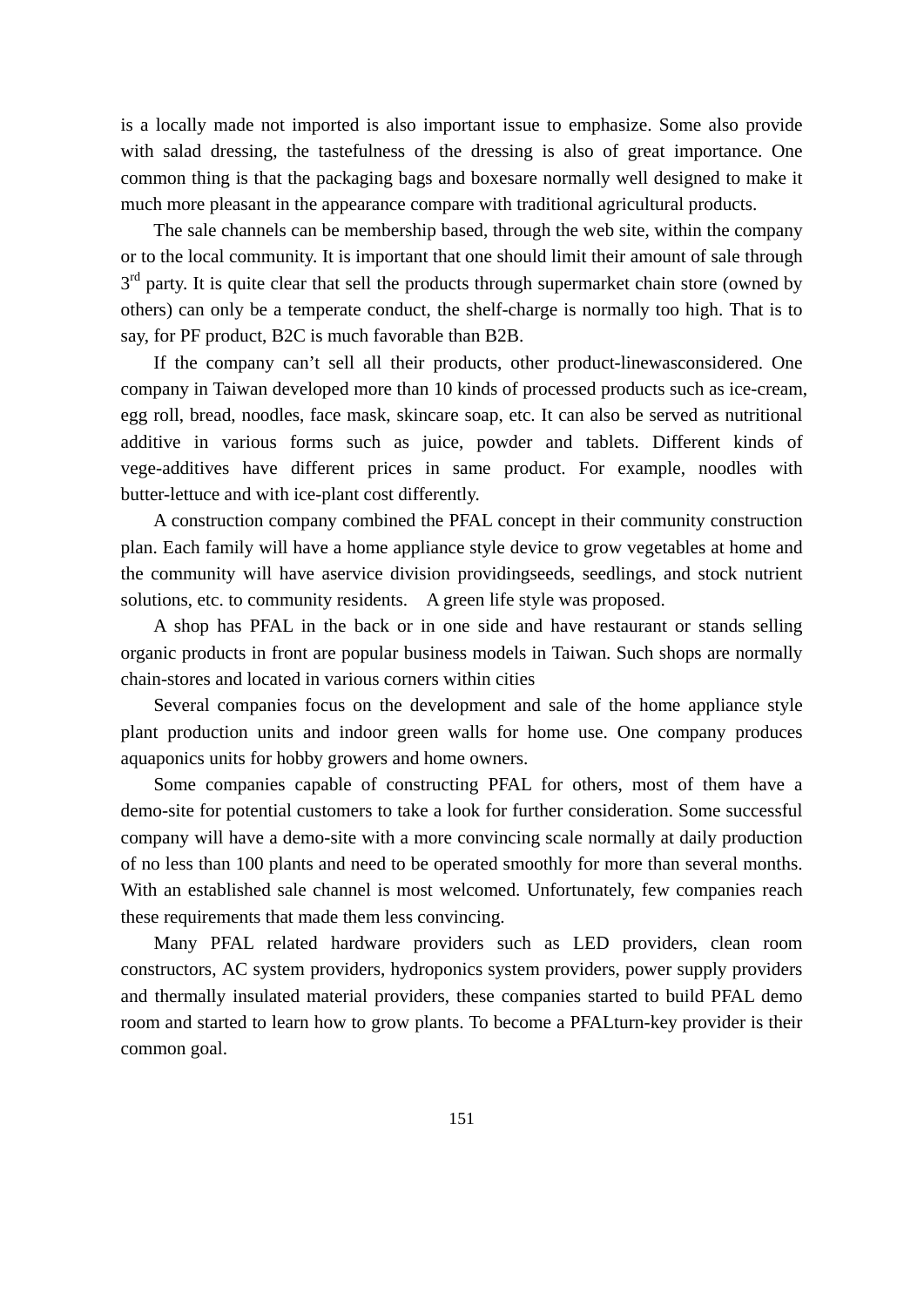In short, there are several distinct business models under practice in Taiwan.

- 1. PFAL produces leafy greens for their own usage. For example, restaurant owners and corporation with more than 1000 employee.
- 2. PFAL produces leafy greens for web customers and members. Some company are quite flexible, they even exchanged membership with other health related organization such as Yoga club.
- 3. PFAL produces leafy greens and processed products with vege-additives.
- 4. PFAL produces leafy greens is an eye catching point but with other profit making means such as construction, chain-store selling organic dry foods.
- 5. Home appliance style PFAL module providers with demo room.
- 6. Home appliance style PFAL module providers with alliance in construction industry.
- 7. PFAL related hardware providers built PFAL demo rooms to sell their products and plan to become turn-key provider.
- 8. PFAL turn-key builders and consultants with or without PFAL demo room.

As mentioned above, thePFALs in Taiwan although small in scale, but are flexible and dare to try various business models. At present, some looks promising, some has been failed. Even the same business model, still some win some lose as same as other emerging industry.

# **5. CONCLUSIONS**

The PFAL is booming in Taiwan. Number of booths attending the PF expo increased 3 times in 3 years. Without financial and policy support from the government, the private companies get involved with high motivation. The PF related NPO organizations were established, enabling the horizontal and vertical connection and integration of companies.

At present, there was no private agricultural organization involved in PFAL in Taiwan. Several farmers' associations were considered to convert their unused warehouse to PFAL, but finally drop the idea. High initial cost was the first concern, difficult to find quality workers and manager to run the PF is another concern. It is quite true that at least at present, number of qualified managers and quality workers are not enough in the PFAL industry of Taiwan. Besides academic training in undergraduate and graduate schools of Taiwan, our team also offer 30 hours workshops twice per year and up to now, more than 400 people were trained, but less than 10% of them really get involved in the business afterward. To train qualified managers and quality workers for PF industry is an issue need to be taken care to enabling the worldwide business opportunities.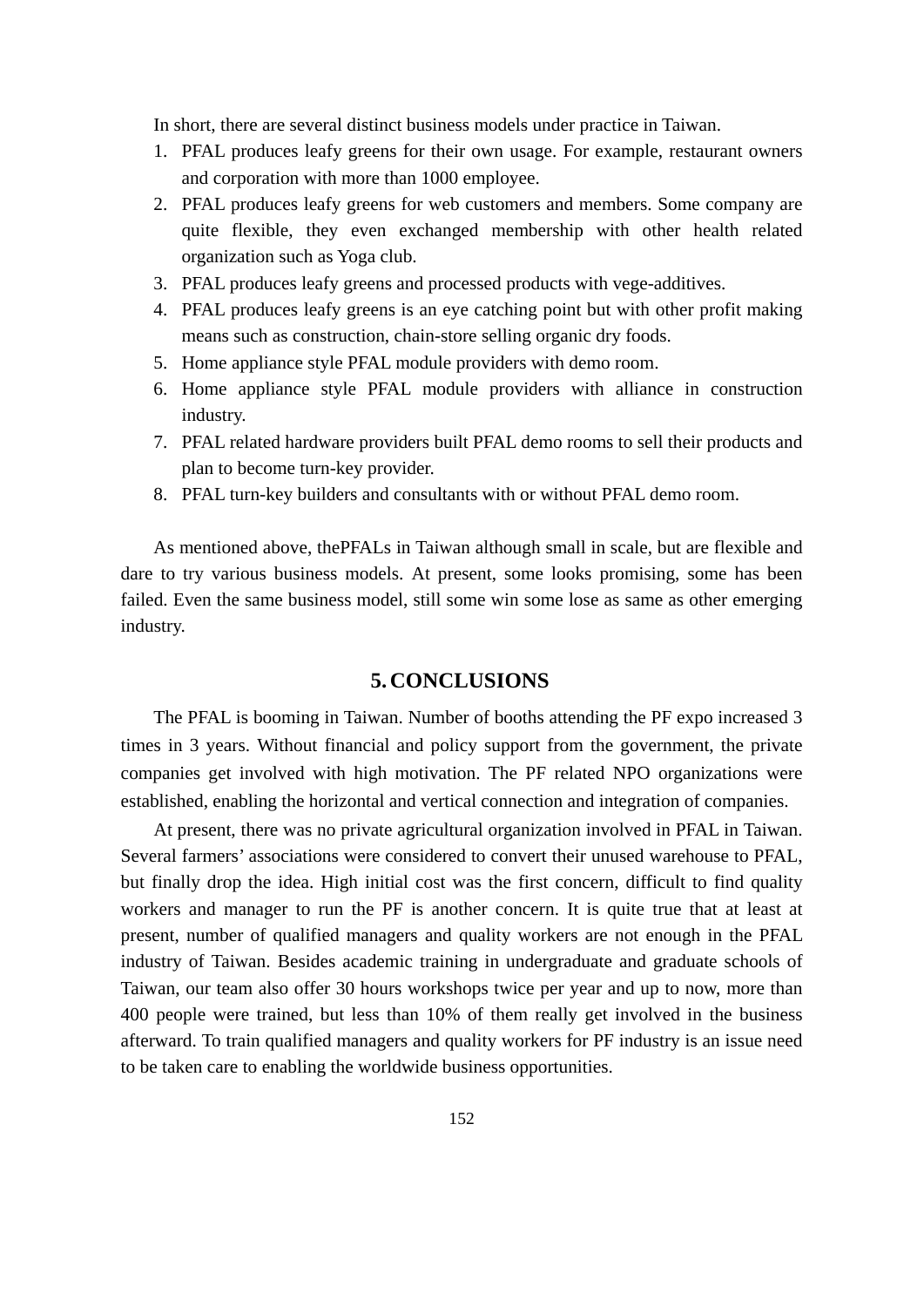Many companies got involved with a keen eye looking at the business opportunities of the turn-key projects. However, some failed to proof that their system can grow quality plants efficiently. It was also sad to found that some companies consideredPFAL an opportunity to make quick money which lead to law suits and public confusion. Up to now, all the so-called international turn-key projects, around 10 PFALs built by Taiwan PF companies, are all in China.

Some consumers questioned about using artificial lights and hydroponics. Not nature, all chemicals were frequent challenged complains three to four years ago. Public awareness, food safety problems, environmental problems and frequent media exposures of PFALhelp consumers to learn about the technologies, appreciate the technologies and willing to pay extra money to buy products from PFAL.Nevertheless, to bring down the cost, increase the value, increase the suitable varietiesto be grown in PFALare tasks to be done. PFAL will be co-exists with organic agriculture and traditional agriculture.With no doubt, PFAL can also play key role in urban agriculture, in smart / intelligent city.

# **6. REFERENCES**

- 1. Chang, Y. W., T. S. Lin, J. C. Wang, J. J. Chou,K. C. Liao, and J. A. Jiang. 2011.The effect of temperature distribution on the vertical cultivation in plantfactories with a WSN-based environmental monitoring system.2011 International Conference on Agricultural and Natural Resources Engineering (ANRE-2011) paper ID: 146.
- 2. Fang, W.2011a. Plant factory with solar light. Harvest farm magazine, Taiwan (in traditional Chinese).
- 3. Fang, W. 2011b. Some remarks regarding plant factory. Agriculture extension booklet number 67. College of Bioresource and agriculture. National Taiwan University (in traditional Chinese).
- 4. Fang, W. 2011c. Totally controlled plant factory. Harvest farm magazine, Taiwan (in traditional Chinese).
- 5. Fang, W.2012. Plant factory with artificial light. Harvest farm magazine, Taiwan (in traditional Chinese).
- 6. Fang, W.2014. Industrialization of plant factory in Taiwan. Proceedings of Invited lecture in. Greenhouse Horticulture & Plant Factory Exhibition / Conference (GPEC), Japan Protected Horticulture Association, 131-181 (in Japanese).
- 7. Fang, W. and G.S. Chen 2014. Plant factory a new thought for the future. Grand Times Publisher, Taiwan (in traditional Chinese).